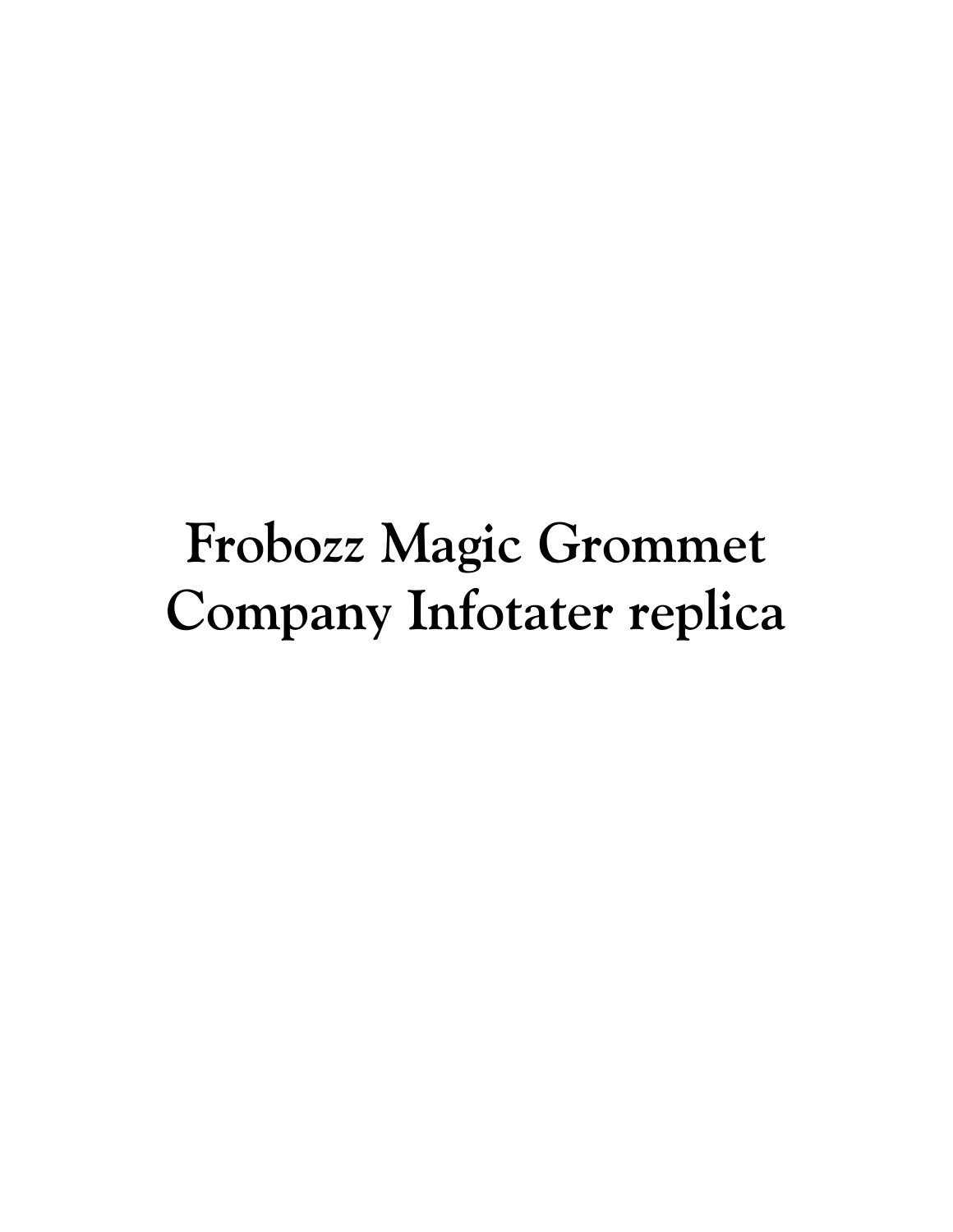## Hello, Sorcerer!

Due to popular demand by your colleagues, we proudly present this Do-It-Yourself kit. This kit allows you to assemble an Infotater that contains the information in the "Field Guide to the Creatures of Frobozz".

Each Infotater is assembled from one Selection Wheel and one Data Wheel. We have provided both Wheels in a "plain" and "fancy" version, allowing you to mix and match the versions to suit your taste.

## Directions:

- 1. Print these pages onto a sturdy material such as bleached grueskin or cardstock.
- 2. Cut along black lines and remove marked section.
- 3. Use center circle and crosshairs to align Selection Wheel and Data Wheel when fastening them together.

## Options:

- 1. If the Wheels are printed onto lightweight paper, lamination will both protect them and aid in their operation.
- 2. Reinforce the area around the center circles. We recommend one of the fine products from the Frobozz Magic Grommet Company. Oh, oops. Theyíre out of business, which is why we had to publish the *ìField Guide to the Creatures of Frobozz*" in the first place.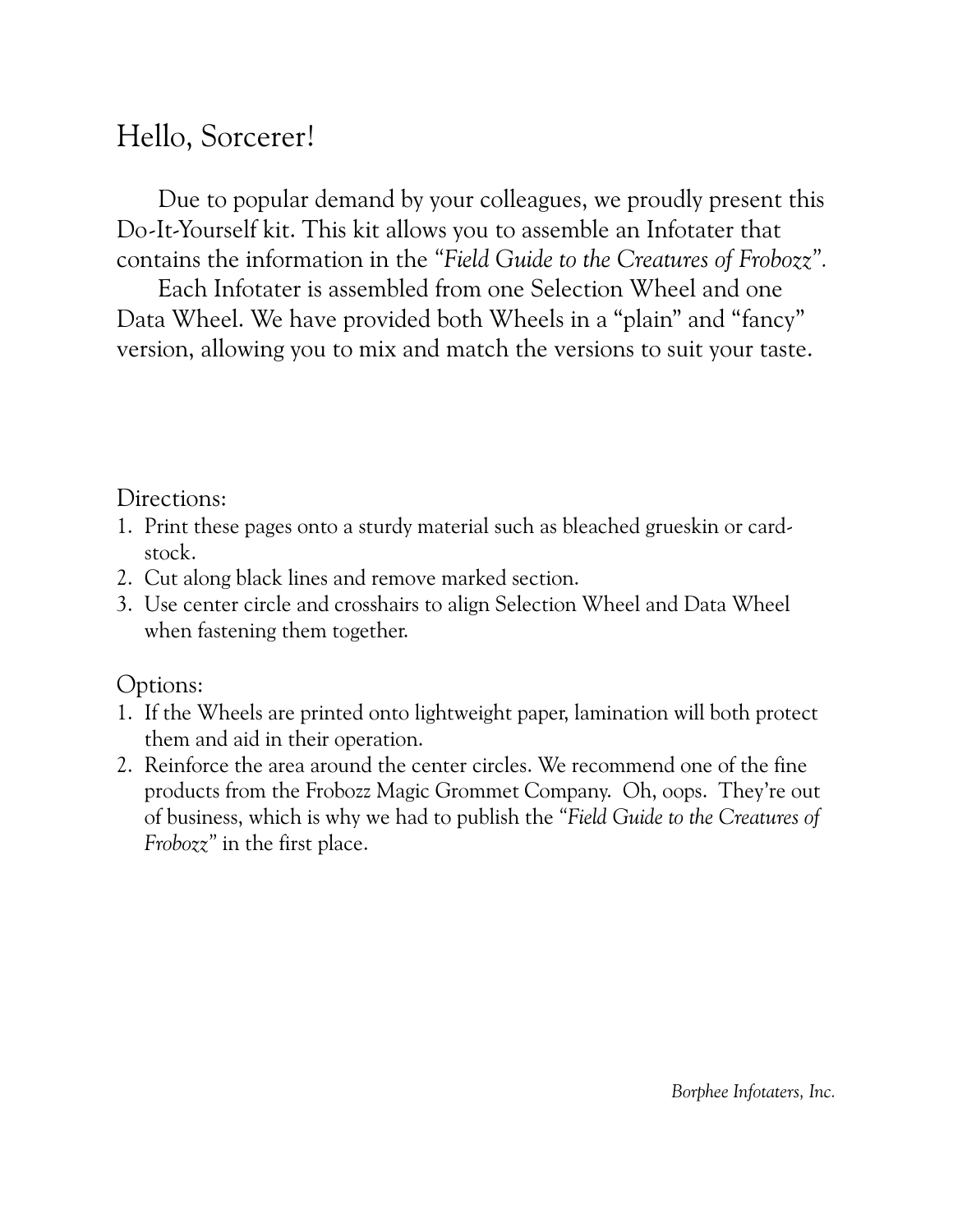

Selection Wheel #1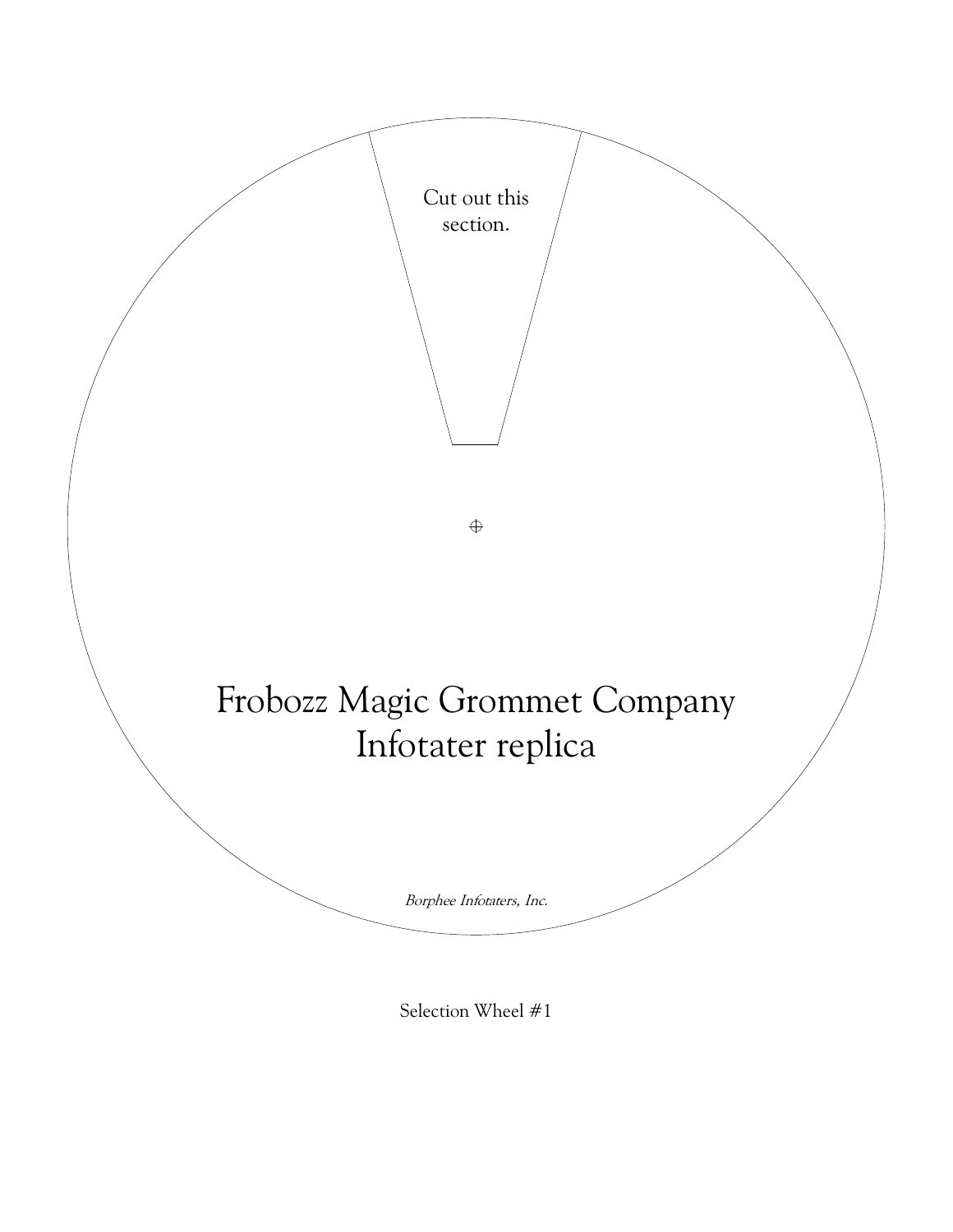

Data Wheel #1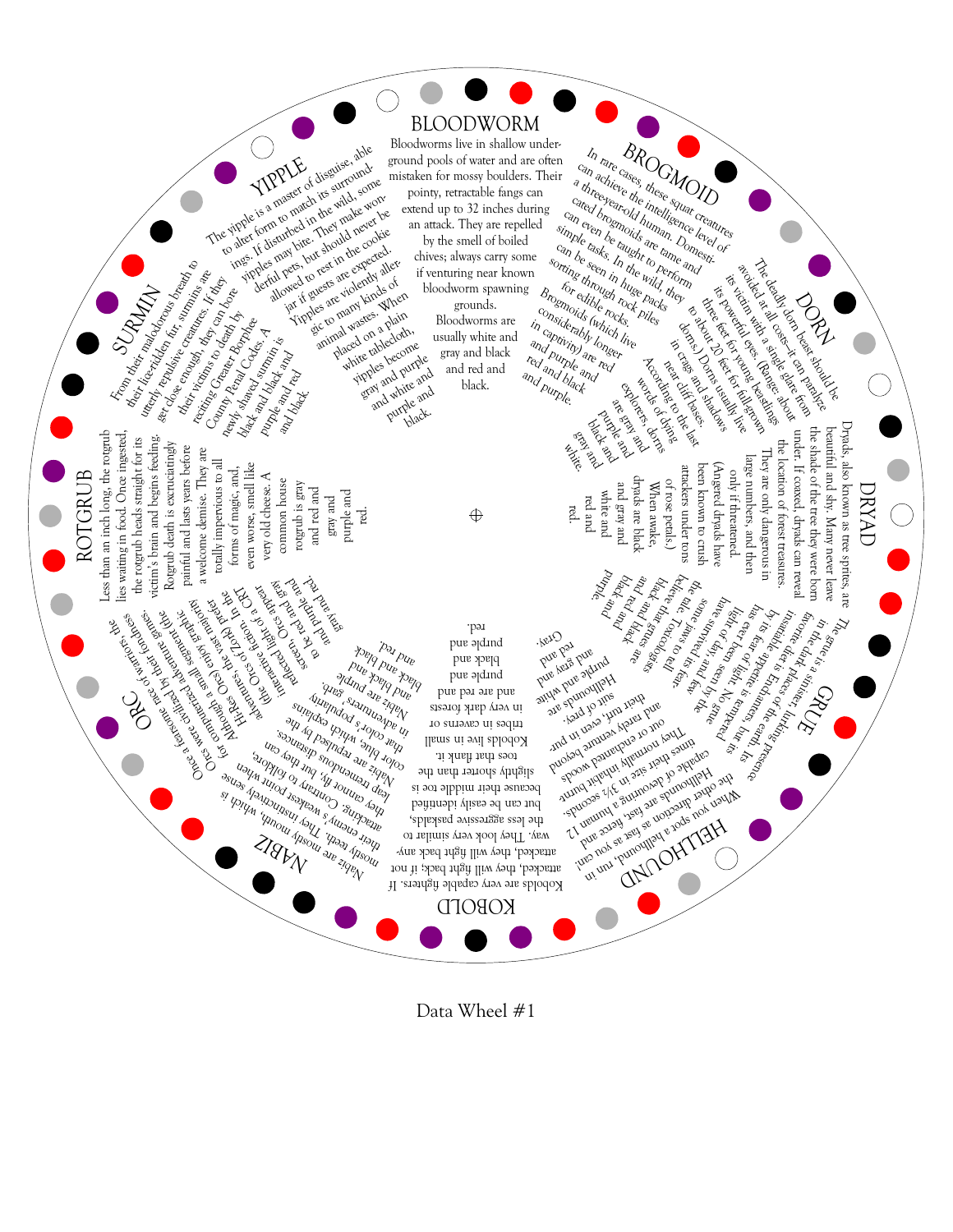

Selection Wheel #2